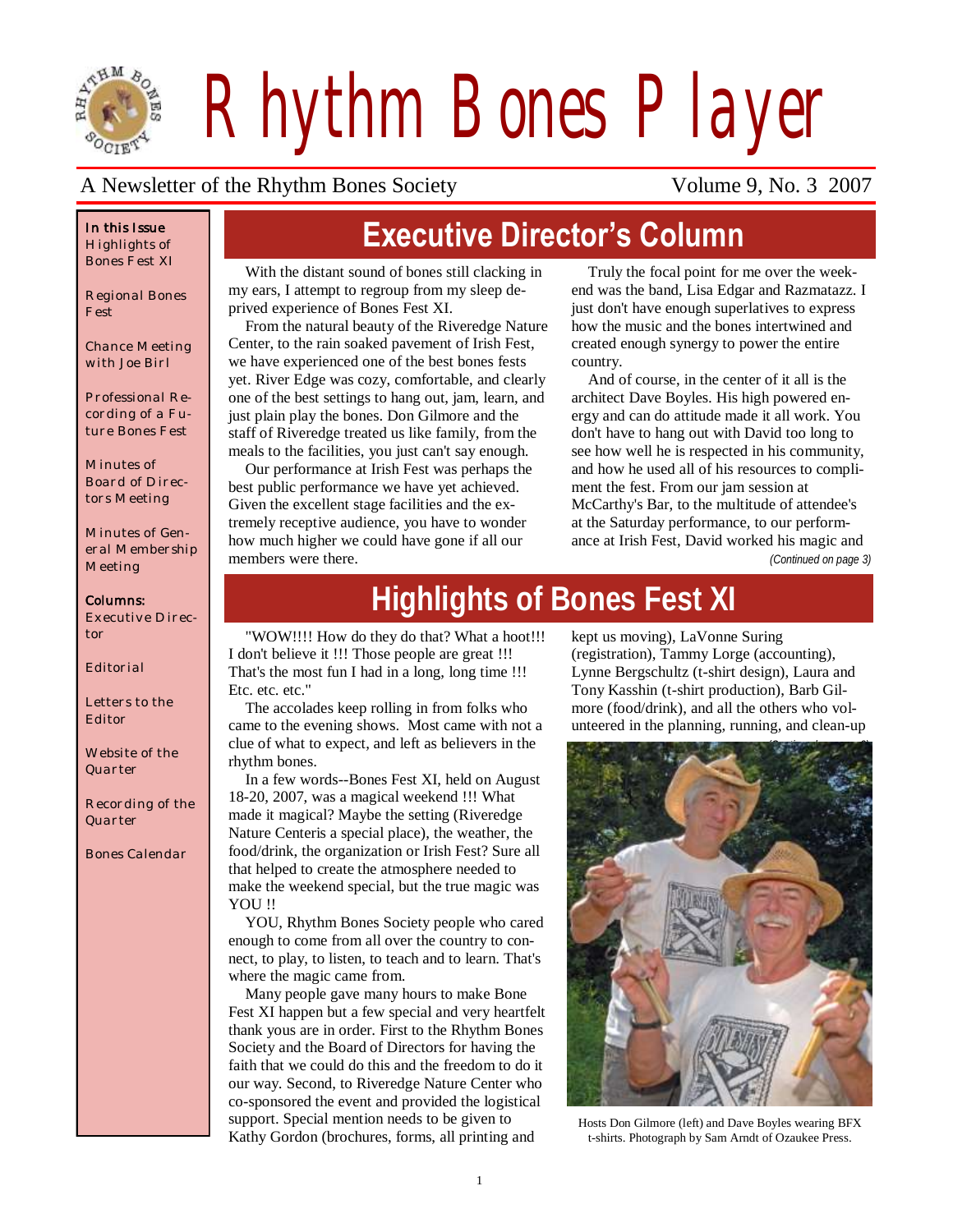### **Editorial**

I need my annual Bones Fix—I mean Bones Fest!

It is not that I had low expectations for Bones Fest XI, but I was sort of bone(s) tired. And hey, I missed seeing y"all this passed year.

Well, I am again juiced up both for the health of our society and for my own bones endeavors. And you will be to when you read the *Highlights of Bones Fest XI* on Page 1. For some of the attendees, the Fest lasted from Thursday afternoon until almost midnight on Sunday night.

We owe Dave Boyles and Don Gilmore and a host of their friends at the Riveredge Nature Center a big round of thanks. Now that was a Fest!

The Board of Directors meeting at the Fest was very productive. Please read the minutes on Page 6.

As I write this, I am on the airplane on my way home making plans and drafting emails to implement the things I committed to do. We need help to complete the projects, and please volunteer to be on one of the committees mentioned in the minutes. Let's raise the bar for progress this year.

We do not yet have a host for Bones Fest XII. While this is a lot of work, it is also a lot of fun. Check that out with any previous host. If you are at all interested in hosting a Fest, we will send you a copy of the Bones Fest Host Guide that will fill you in on what you have to do. It is very rewarding. But request your copy now!

The outstanding on-stage performances by Bones Fest XI attendees to an almost capacity audience at our Milwaukee Irish Fest tent inspired two people to join RBS on the spot. A big welcome to Sheila Drea and Dan Brunner. Sheila also joined our Congo line finale.

I lost my bones instructor recently. He was 97 years old and could almost still play the bones. He learned from a sailor and since I learned as a one handed bones player, that sailor must have been Irish. He was a butcher and I have only one of the original bones that he gave me. He was my father and I will miss him. He never got to attend a Bones Fest.

Included in this newsletter is the annual dues renewal letter. There is one possible difference for this coming year. You will note in the Board of Directors Minutes on Page 6, that a motion was passed amending our By-Laws so that our fiscal year coincides with the calendar year. If that passes at the General Membership meeting at Bones Fest XII, you will receive five issues of the newsletter next year instead of four and a dues renewal letter that arrives in December.

# **Letters to the Editor**

Hello to all Bones Fest XI players. I would love to be able to com to the bones fest, however I just had my right wrist replaced on July 30th. I had a half fusion on left wrist January 2005. I expect to still be able to play with both hands after 3 or 4 months recovery, and I am looking forward to being good as new.

Hopefully next year I"ll make the Bones Fest. So keep up the good sounds, and keep the e-mails coming. *Mel Harvey*

To everyone that I know and love and who were so gentle and friendly with me. My salutation also to all of those who have the chance to attend the Bones Fest XI. Unfortunately, I won't be with you this year as my wife is paralyzed on the left side. She is seriously paralyzed and I can't leave her alone.

I'm sending you pictures of last years Bones Fest. It is with a great pleasure that I give them to you. P.S. My special salutation to Ev Cowett and his wife, to Steve Wixson and his wife and to Steve Brown and his wife and their son. *Gerard Arseneault*  Quebec, Canada

## **Website of the Quarter**

**user.senet.com.au/~jimmc/main/ art\_rhythmbones.htm.** On the Acoustics of Rhythm Bones. Replies to an email sent to marimba expert Jim McCarthy asking if marimba bar theory might be applied to understanding how rhythm bones produce their sound. Not a definitive work, but thought provoking.

#### *Rhythm Bones Player*

Rhythm Bones Society Volume 9, No. 3 Third Quarter Quarter 2007 ISSN: 1545-1380

**Editor** Steve Wixson wixson@chattanooga.net

**Executive Director** Stephen Brown Bones@crystal-mtn.com

**Web Site Coordinator** Jonathan Danforth webmaster@rhythmbones.com

**Board of Directors** Steve Brown, Executive Director Everett Cowett Jonathan Danforth Gil Hibben, Assistant Director Mel Mercier Jerry Mescher Steve Wixson, Secretary/Treasurer

 The Rhythm Bones Player is published quarterly by the Rhythm Bones Society. Nonmember subscriptions are \$10 for one year; RBS members receive the Player as part of their dues.

 The Rhythm Bones Player welcomes letters to the Editor and articles on any aspect of bones playing. All material submitted for consideration is subject to editing and condensation.

Rhythm Bones Central web site: rhythmbones.com

# **Recorded Bones Music**

**The Gillette Brothers: Many Long Miles to Ride.** If you attended Bones Fest XI, you heard the Gillette Brothers play their old time cowboy music and maybe got to play bones with them as they jammed in the lobby of the Riveredge Nature Center. As you heard, their music is special.

This new CD gives you the opportunity to hear more of that music and more of Guy"s rhythm bones playing.

There are twenty songs on the CD including *The Old Chisholm Trail* and *Long Black Veil* to name two. Guy plays bones on tracks 4, 7, 10, 12, 15 and 16, though there is interesting percussion on other tracks.

Check out their website at www.campstreetcafe.com. Click Camp St. Store for ordering information on this and other CDs [Note: another of their CDs was reviewed on Page 3 in the Vol 7, No 1 newsletter. *Steve Wixson*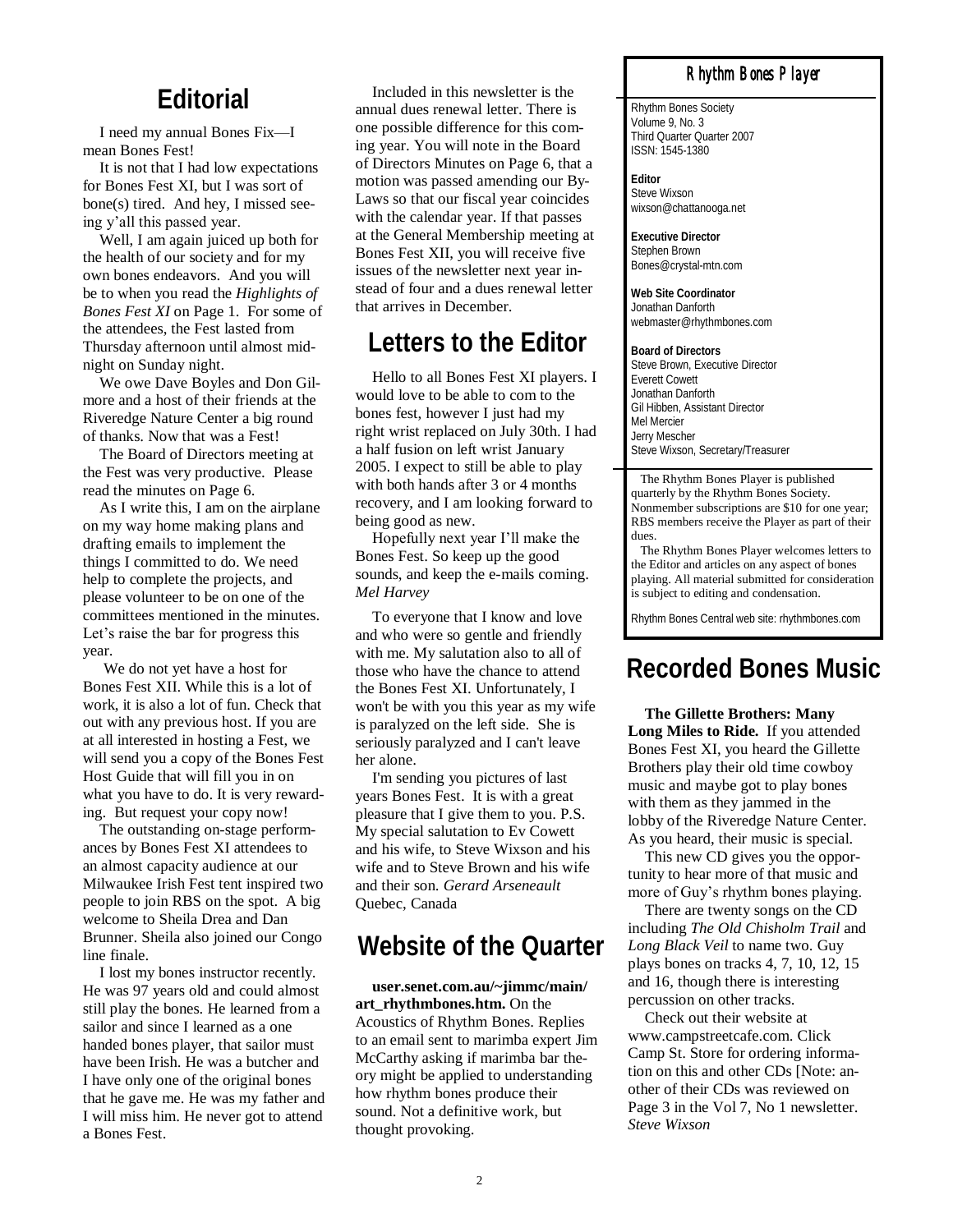#### *(Continued from page 1)*

rounding towns opened their arms to accept us. We can only say thank you to Dave, his wife Peg, Don and Barb Gilmore, and all of our new found friends in the Milwaukee area.

If we've learned one thing, in my opinion, from our experiences of Bones Fest XI, it is how an exceptional band like Lisa Edgar and Razzmatazz can help us to show the true potential of rhythm bones. I believe it should give us pause to think about how we use live music in the future.

While playing in Avoca with dobro legend 86 year old Tom Waddell, he said to me, "boy, you are the icing on the cake." I believe we can all be that icing, but we've got to have some incredible cake underneath, like Lisa Edgar's band, to truly make it work. If that means writing more money in our budget for music, or instilling on each host the importance of live music, so be it.

Our experiences at Milwaukee have only made it clearer that we need to bring our performances to the general public in a professional way. It is the intension of the Board to develop a broadcast quality DVD of a Bones Fest. A committee has been formed to investigate opportunities for grants and other resources which would allow us to develop a quality product which could be shown on public television. Any of you with idea's are encouraged to join this committee.

Ted Goon often talked about his belief that the bones could be recognized by the country as the amazing and exciting instrument that it is. Perhaps a quality professional DVD is the first step in making that idea a reality. *Steve Brown*

# **Bones Fest XII Host**

Have you ever thought about hosting a Bones Fest. The Board is looking for a host for Bones Fest XII. If you are interest, send me an email and I will send you the Bones Fest Host Guide that outlines the job. *Steve Wixson*

#### *(Bones Fest XI Highlights—continued from page 1)*

for Bones Fest XI. Also, thanks to the bands Finbar McCarthy, Razzmatazz, and Frogwater, who made Friday dinner, Saturday evening, and Sunday morning special happenings. But the real thanks goes to you, the Bone Fest participants, who took the time to come and share with each other your enthusiasm, your knowledge, your skill, your art. Lots of factors make an event special, but the people make the magic. Thank you. Oh yeah, on top of everything else, Bones Fest XI did even make a little money.

Check out Pages 4 and 5 for some pictorial highlights from Friday and Saturday. Check out Page 8 for pictorial highlights from Irish Fest on Sunday where the Rhythm Bones Society had almost one and a half hours of stage time. Photographs by Steve Wixson. *Dave Boyles and Don Gilmore*

### **Chance meeting with Joe Birl**

After my two and a half years in a Montreal hospital, I was finally released with the promise from my single parent that he would make sure I would do my exercises regularly along with a daily tightening of a back brace I had to wear. I was finally going out to see the real world. I remember jumping up and down on the bed that last day in that hospital as my dad struggled to get me dressed.

I was hospitalized at the age of three with acute Infantile Paralysis, or commonly know as Polio Mialitis. During my years in the hospital, my mother died. My dad obviously had to work, and by the age of seven I had boarded out and exhausted every relative in our family. I was just a kid then, and the only avenue my father had left for me, (and I might add, my older brother as well) was boarding schools, with the Nuns, in many different convents until situations changed in future years.

At the age of seven, and having been moved from a convent in Montreal to another Nunnery convent in Beloeil, some of the Sisters there found that I became very reluctant to *(Continued on page 7)*

# (Continued from page 1) (Bones Fest XI Highlights—continued from page 1)<br> **Regional Bones Fest XI.** Also, thanks to the Regional Bones Fest

I am planning on hosting another Regional Bones Fest for the fall. I'm hoping it will be on the October 27th week end at Red Apple Farm. Pretty much as we have had them before, about 9am to approximately 5 or 6pm. I'll get Al Rose to provide coffee and donuts and lunch and cost will be \$10- 15.

With a public performance at 3pm or so. This obviously needs to be confirmed with Al, but he's been very enthusiastic in the past. I would certainly welcome anyone but it's really intended for the immediate New England area, that's why its one day. I may look into a place we can all have dinner together to end the day. *Steve Brown*

# **Bones Fest Professional Recording**

The rhythm bones playing at Bones Fest XI was terrific and we need to share it with as many people as possible. The Board of Directors established a committee to organize the professional recording of a future Fest. If you have an interest or experience in this area please volunteer to be on this committee. There are artistic, technical and copyright issues that must be addressed.

The video from BFXI will be edited into a short DVD to accompany a grant application to fund this recording. If you know of any agency that would be receptive to such a grant request, please contact me soon. Grant cycles can take a long time and we need to proceed as quickly as we can if we want to record BFXII. *Jonathan Danforth,* Chairman

## **Bones Calendar**

**Bones Fest XII**, Summer 2008. Looking for a host. Details in next issue.

**NTCMA AND Bones Contest**. August 25-31, 2008 The bones contest was cancelled in 2006 and 2007 due to lack of competitors. This is a 30 year old competition and they need our support if it is to continue.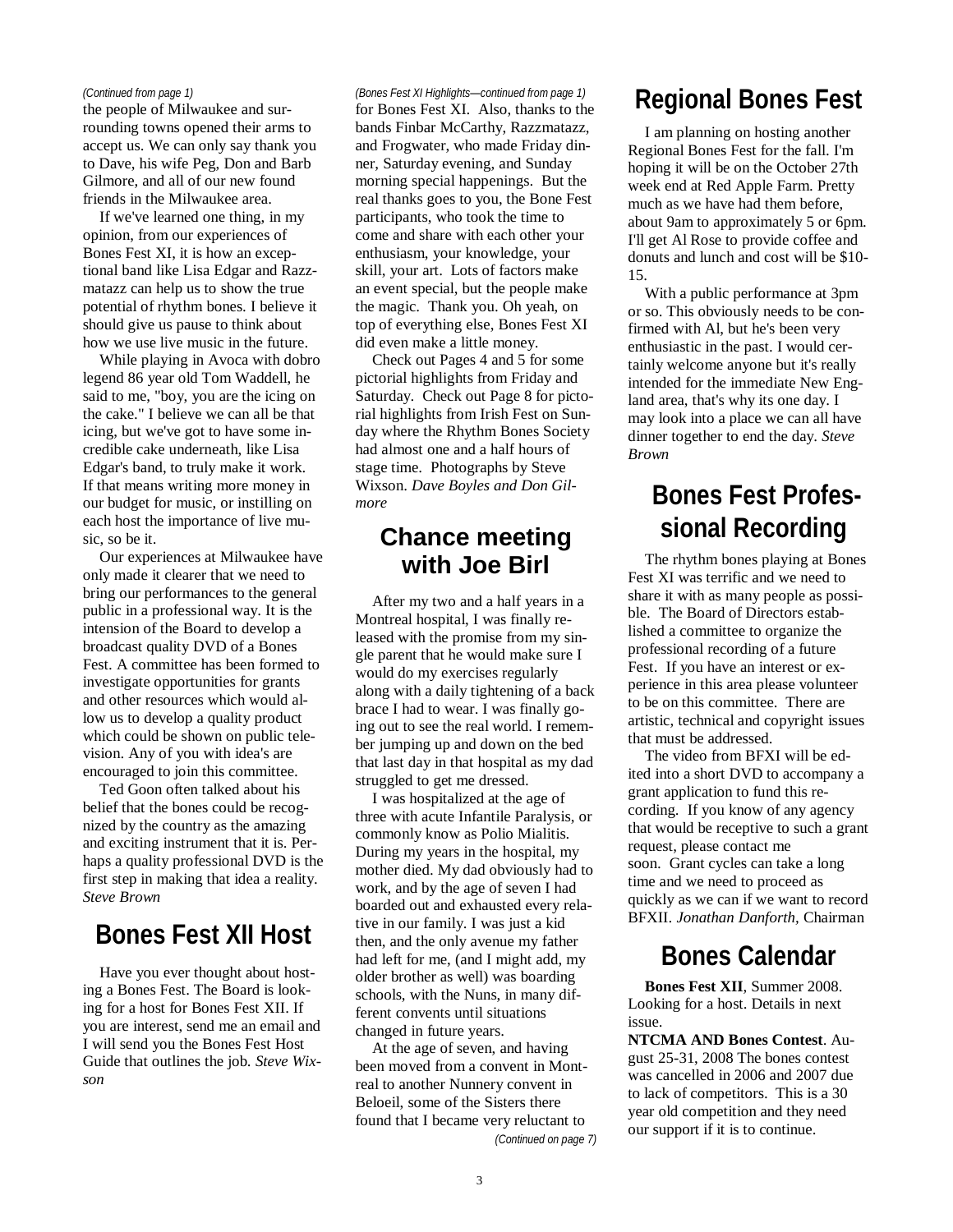

Jamming on the Riveredge back deck overlooking a beautiful pond are from left Michael Ballard, Walt Watkins, Randy Sepalla (almost hidden), Dennis Redisel, Spike Bones and Gil Hibben.



Jamming in the room lined with animals and native artifacts where dinner was served.



Mary Lee and Frank Sweet rehearsing in the scenic outdoors



Another outstanding performance from professional percussionist Bill Vits



Teri Davies and Kenny Wolin perform together. Their Saturday night performance was amazing



Dave Boyles and his big rhythm bones complete with his scrimshawed "Black Bart" logo.



Spike Bones with another of his creative routines. This one in pitch black darkness and ultraviolet light where only his bones showed.



Congo line finale on Friday night. Lee Formicola in front and going back on the left ????, Spike Bones, Mitch Boss and all the rest.



Party at the local pub with the Finbar MacCarthy Band. From left, host Dave Boyles, Steve Brown, Dennis Redisel, Steve Wixson and Michael Ballard.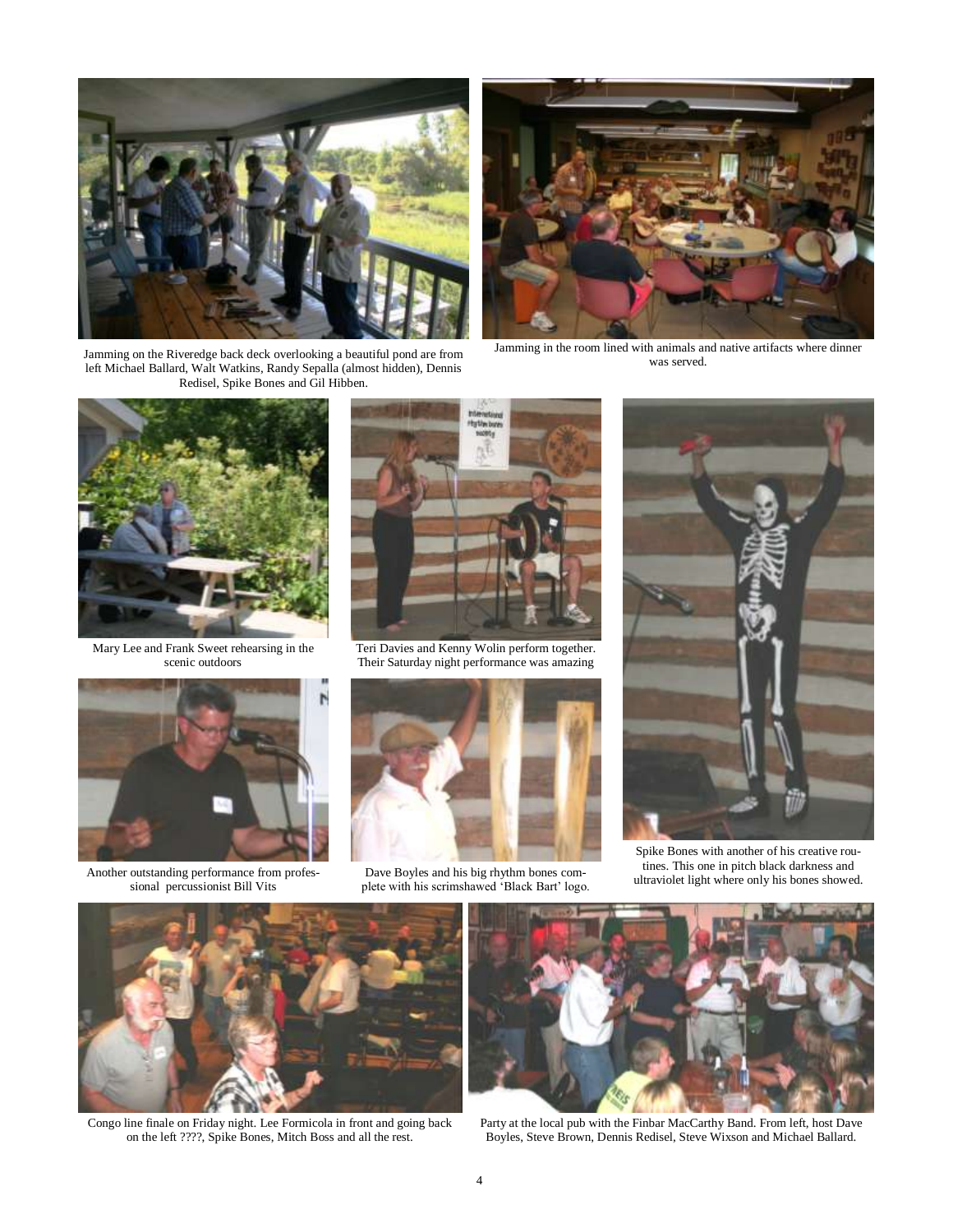

The first public performance of the Mescher Bones as a trio. From left are Sharon Mescher, Jerry Mescher and Bernie Worrell



Part of the bones market place. Selling on the right are Randy Sepalla in front and Scott Miller in rear.



The Beginner Bones Workshop ended with a group performance. From left, Bill Vits, teacher, Don Gilmore, ???, Lee and ??? Formicola, ??, and Michael Ballard, teacher.



Mitch Boss on left and Walt Watkins with strikingly different styles perform together in what was a great duo.



The unbelievable fast armed Sky Bartlett with Ernie Duffy and the Lisa Edgar Band from left, host Dave Boyles bones and percussion, Joe Aaron, 87 years old on clarinet, Pete Runde on trombone, Lisa Edgar on banjo and ? on tuba. What a special treat to have them on both Saturday night and Sunday at Irish Fest. Tom Los joined in with Sousaphone on Sunday.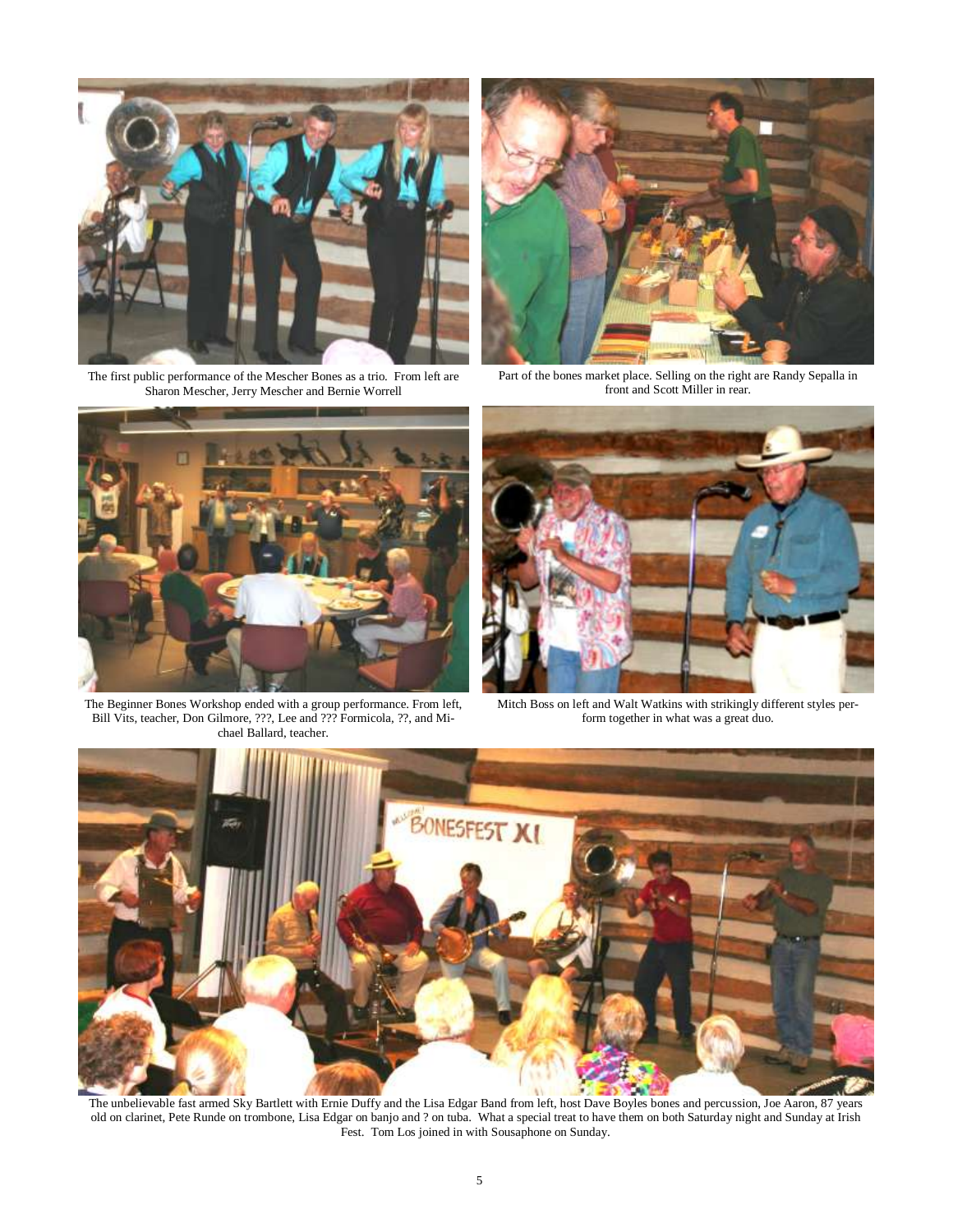### **Minutes of Board of Directors Meeting**

The meeting was called to order by Steve Brown at 10:00am on August 18, 2007 at the Super 8 Motel conference room, Saukville, WI. Members present were Steve Brown, Gil Hibben, Steve Wixson, Ev Cowett, Jerry Mescher, and Jonathan Danforth. Visitors present were Bernie Worrell, Sharon Mescher, and Dennis Redisel.

Steve Wixson read the minutes from the last meeting as printed in the RBP newsletter. Motion was made, seconded and approved to accept the minutes

Steve Wixson gave a preliminary Treasurer"s report. We have about \$6,400 in the bank with commitment for \$400 for the Russ Myer's memorial, \$725 to print and distribute the special issue of the newsletter and about \$1,500 to reimburse Steve Wixson for newsletter and miscellaneous expenses. Motion was made, seconded and approved to approve the preliminary report. After the end of the fiscal year, the Treasurer will submit a final report to the Board.

Gil reported on his ideas for changes to the bylaws putting restrictions on motions at general membership meeting. A discussion followed on the issue. Gill will circulate specific wording changes to the Board via email for review and/or revision.

Steve Wixson reported on the Bones Instruction on the web Committee. The Edmund"s Bones instructional video that the RBS holds the copyright to has been transferred to the computer, and a first web version is available. There was discussion about this project and then a motion was made, seconded and approved to put it on our website. The committee will continue to review the progress and get outside reviewers as needed.

Steve Brown lead a discussion as to where the Bones for Kids committee should go. Gil Hibben reported on the results of his gift of 45 pairs of bones to his daughter"s school in Alaska. Sharon reported on her and Jerry"s efforts with kids in their area. Steve will restructure the committee.

Steve Wixson reported on the spe-

cial issue titled Reflections on Ten Years of B ones Fests. The board has originally authorized \$600 for this project. Motion was made, seconded and approved to spend \$725 to print and bind 100 copies of the newsletter. One copy will be sent to current members at no cost. The Board approved the price of \$15 to nonmembers and for additional copies to members.

There was a discussion of the memorial for Russ Myers.\$400 was donated by members for this project. Several ideas were discussed. The motion was made, seconded and approved to purchase a television with DVD player for the Madison County, KY, Historical Society. A dedication plaque in memory of Russ from the Rhythm Bones Society will be affixed. A short DVD prepared from old Bones Fest videos will be made for the donated TV showing a living history of Russ Myers.

Gil Hibben wanted to do something more to commemorate Russ. Steve Brown reminded the Board of a CD that he has of a radio show featuring Russ. The motion was made, second and approved to put this CD plus the DVD prepared for the Historical Society on the rhythmbones.com website.

The motion was made and seconded to recommend the following change to the By-Laws. In Article 6.10 remove the words October to September of the following year and add in their place January 1 to December 31 of the same year." Discussion. When the society was formed, Bones Fests were held in September and this fiscal year made sense. Now with Fests in the Summer we can reduce confusion by having our fiscal year match the calendar year. Motion passed. This cannot be brought to the members until the 2008 meeting.

A discussion of a host for Bones Fest XII followed. Dennis Redisel discussed his South Texas area as a possibility. He has access to adequate facilities. A summer date would not work and he had ideas on transportation. We will send him a copy of the Bones Fest Host Guide. The Board wondered if the Hibben"s would consider hosting again if no other host volunteers.

A discussion followed about professionally recording a Bones Fest and producing a CD/DVD. There are technical and copyright issues involved. The motion was made, seconded and approved to form a committee to investigate this for Bones Fest XII or later. Steve Brown appointed Jonathan Danforth to head the committee.

The motion was made, seconded and approved to purchase the rynthmbones.org domain name. We are a nonprofit society and should own this name.

The Board serving as the Nominations Committee nominated the current members to serve another the term.

The meeting was adjourned at 12:25pm. Respectfully Submitted, *Steve Wixson,* Secretary

### **Minutes of General Membership Meeting**

The meeting was called to order by Steve Brown at 4:40pm on August 19, 2007 in the barn of the Riveredge Nature Center.

The motion was made, seconded and approved to accept the minutes of the last meeting as printed in the newsletter.

Steve Wixson presents a brief review of the Board meeting.

The nominating committee presented nominations for next year's officers. The floor was opened for additional nominations. The motion was made, seconded and approved to elected the following by acclamation: Steve Brown, Executive Director, Gil Hibben, Assistant Director, Steve Wixson, Secretary/Treasurer, and Board members Everett Cowett, Jonathan Danforth, Mel Mercier and Jerry Mescher.

There was no old business.

There was a call for a host for Bones Fest XII. Dennis Redisel suggested his South Texas area as a possibility. No decision was reached.

The meeting was adjourned at 5:12 pm. Respectfully Submitted, *Steve Wixson*, Secretary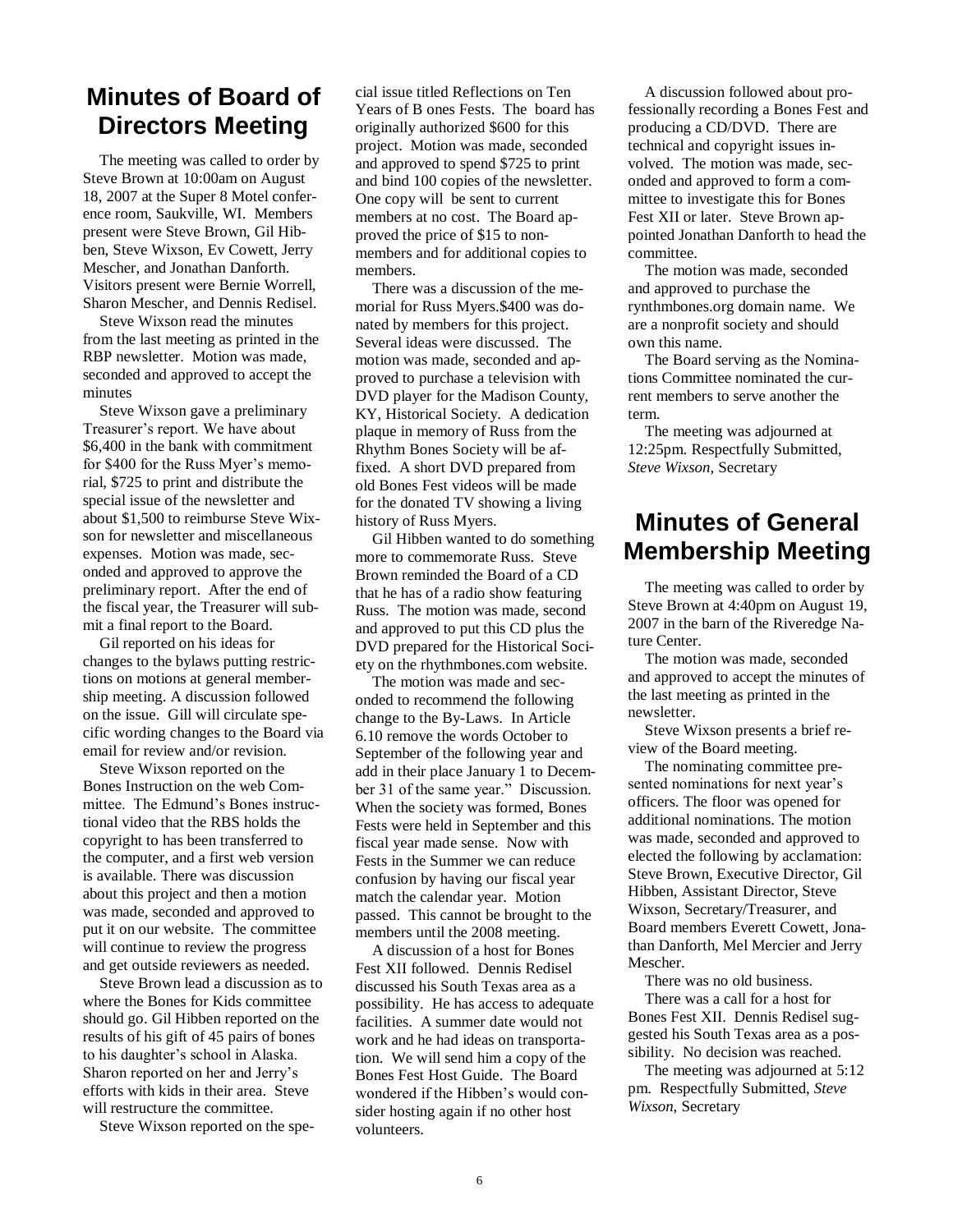#### *(Continued from page 3)*

doing all or any of my daily exercises the doctors had prescribed to strengthen my arms and upper body. One inventive little Nun named "Sister Marie Angele' came up with a motivational method that would keep my interest as well as get me to exercise regularly. She was a young music teacher from Cape Breton, Nova Scotia. Understanding music and seeing my needs to exercise more regularly and with motivation, she took it upon herself to teach me the art of playing two handed rhythm bones.

Bones were tough to get in a convent but wooden rulers weren"t. I think most Nuns during these times carried a ruler under their habits used mainly for "smacking us around". Sister Marie Angele however, used it for a more constructive purpose. She simply took out two 12-inch rulers. and then cut them in half for me to play instead of real bones.

I took to them like penguins on ice and haven"t stopped playing bones since.

In later years, my father always encouraged me to play. At times, he would "show me off" at get-togethers and parties as his little "bones player".

Up to the age of eleven I played sawed off wooden rulers. I knew nothing of real bones and knew not of any one else who played, except the little Penguin Nun from Cape Breton who taught me the art of playing bones.

In 1951, for my twelfth birthday, my dad took me to a music store in Old Montreal. Music stores were also pawnshops in those days so it was quite a treat for me to see all those marvelous musical instruments and other junk hanging about the store.

He told the clerk that I played rulers and "Did he have any real bones he could play?" The clerk, or maybe even the owner of the store, moved over a couple of feet behind the glass counter, reached under, slid the plywood panel open, then, abruptly stood up presenting my father with two pairs of black rhythm bones.

"They"re Joe Birl bones made special for small fingers. See those grooves! They fit perfect for your fingers!" exclaimed the clerk. Dad handed them to me to test out. What a

thrill I got from playing REAL bones after struggling with cut rulers. Like some little fool, I "clic-a-di-clacked" those bones all over the store, up and down the aisles. Needless to say the clerk made the sale and I got two sets of Joe Birls" patented bones. The best Birthday present ever.

I played those two pairs until 1961 when I lost them in a flood. After that disappointment, I started getting beef bones from a butcher in the neighborhood and tailoring them to my specks. Never thought much about the Joe Birl bones much after that.

Then came BONES FEST X, 2006, New Bedford, Massachusetts.

Ceo, (My fiddle player accompanist) and I were sitting in the old church hall with our door prize tickets in hand, hopefully waiting for our numbers to be called. "Last three numbers -- 6 2 2" came over the speakers. Darn! I had 621, but Ceo came in just ahead of me and yelled out, "Here!" He went up to get his prize, which turned out to be a set of black bones neatly packaged in a plastic bag with instructions included.

Ceo sat down next to me and passed me the package. "Here, these are for you!" and Ceo handed me the set of bones he had just won. I was astounded to see those patented grooved bones inside and also that pale yellow instruction sheet in the package. They were the same as the package of bones my father had bought me for my birthday way back in 1951!

To my astonishment, 20 minutes later, I sat there actually listening to and watching the designer of these bones right before my eyes narrating how he struggled to have his ideas



Robert Goulet and grandson Cary Junior Draconadis Goulet

patented in 1949. Outstanding!

Later in the evening after the Bones fest activities were over, a bunch off us "boners" (as we name ourselves) gathered on the lawn outside our rooms of Days Inn for a couple of cold ones and a jam session.

I recognized Joe Birl as he happened by, and initiating a conversation, had the privilege of talking with him at length. I recounted my story of getting my first pair of his patented bones in "51, as well as my friend Ceo winning one of the sets he had donated earlier for door prizes.

After listening to my story he got up and left, saying, "Wait a minute, I"ll be right back!" He returned a minute or two later and came straight to me. "Here," he said. "Now you can play two handed 'Joe Bones' again!" And handed me another new packaged pair. I was ever so thankful and as well as very grateful. "Thank you, Joe Birl!"

As happens in life, three weeks later I was camping out in the Ontario wilderness giving a Rhythm Bones workshop at a 5-day music festival called Blue Skies. (At the end of my workshop, there are now 51 new Bones players on that site.)

I brought along my 14-year-old Heavy Metal loving grandson. It was an eye-opening weekend for him, which allowed me the opportunity to teach him how to play two-handed bones. He was a natural. He fell in love with those two sets of Joe Birl Bones I got at Bones fest X three weeks earlier.

I listened to him click-a-diclackating for four hours on our drive home after our long musical weekend. He was so enthused and into playing those bones on the trip home, that I gave him both sets of Birl bones to encourage and keep him playing.

Now, his idea is to introduce bones playing into his Heavy Metal group. Another bones player generation carries on the tradition.

Happy Birthday, Joe Birl, and thanks a whole hell of a lot.

P.S. Jonathan and Melissa Danforth --- Kudos for Bones Fest X. *Robert (Bob) Goulet*